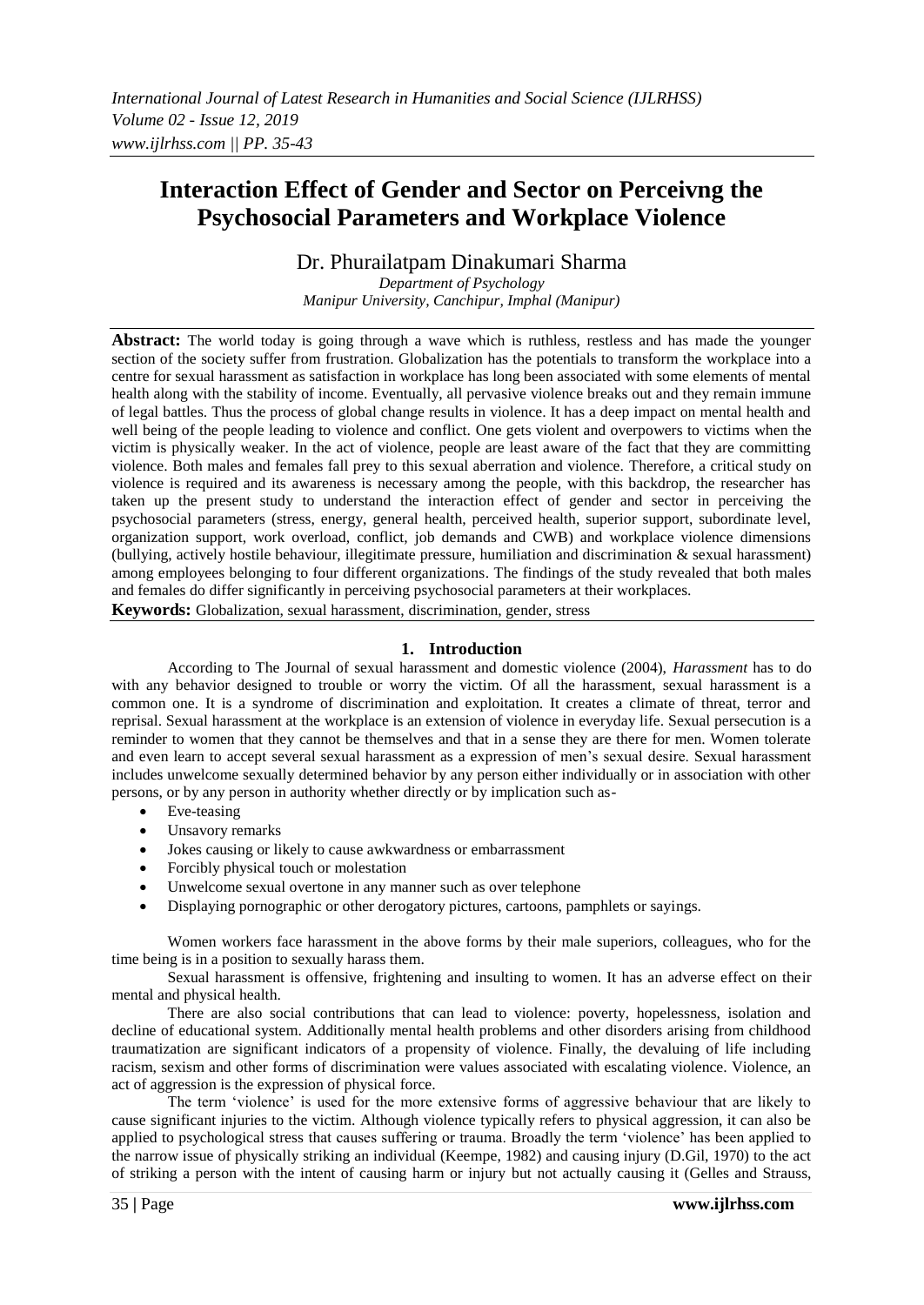## *Volume 02 - Issue 12, 2019*

## *www.ijlrhss.com || PP. 35-43*

1979) to acts where there is high potential of causing injury (Strauss, 1980) and to acts where there is no hitting at all such as verbal abuse or psychological and emotional violence.

WHO (1995) has defined violence as "the intentional use of physical force or power, threatened or actual, against another person or against oneself or a group of people , that results in or has a high likelihood of resulting in injury, deaths, psychological harm, maldevelopment or deprivation".

#### **1.1 Sexual Harassment within the Workplace**

Sexual harassment is a common one. It is a syndrome of discrimination and exploitation. It is an offence against the dignity of a human being, which leave a long term impact on the victim and destroy a healthy work environment. Since the first Industrial Revolution, women have always received the cleft end of the stick. In the Indian construction industry, sexual harassment is rampant. On-the-job sexual harassment has been in the spotlight for several years. Although the popular view of sexual harassment is that women have always the victim of sexual harassment is not correct. Men have been the victims of sexual harassment by women. Therefore, the workplace violence is any form of non-consensual verbal or physical actions carried out by one person or the other within the working environment.

The term 'sexual harassment' is not easy to define as it may seem. A major obstacle has been drawn to what act actually amount to sexual harassment because men and women tend to have different perspective concerning what constitutes sexual harassment. So, it is imperative for the company to clearly define what comprises sexual harassment.

A more encompassing definition defines sexual harassment as the imposition of any unwanted condition on any person"s employment because of that person"s sex. Under this definition, harassment includes jokes, direct taunting, disruption at work, vandalism or destruction of property and physical attacks. Sexual harassment occurs in a wide variety of forms, including rape, pressure for sexual favors, sexual touching, sexual joking and the display of unwanted sexual material.

Sexual harassment may occur in either two forms: quid pro quo harassment or hostile environment harassment. These forms may be present in the workplace. Quid pro quo harassment occurs when a supervisor of the employer use his position to induce female employee to grant him sexual favors. The essence of a quid pro quo is that the victim must choose between suffering economic disadvantage and enduring sexual advances. Hostile environment harassment occurs when unwelcome conduct of a sexual nature creates a hostile working environment. The essence of a hostile working environment form of harassment is that an individual is forced to work in environments that result in psychological or emotional harm or humiliation. Demands for sexual favors in exchange for continuing employment have long been a common abuse of personal power in the workplace.

The young women entrants in the job market are mostly victims of sexual harassment as they are still in the world of fantasy and have not experienced the harsh realities of life. Globalization provides space for a male superior in a modern workplace to impose patriarchy domination on the sub-ordinates. These bosses and managers in new work places exploit the world of fantasy of young women employees by taking advantage of their state of insecurity and then inflict violence on them. The next potential victims are those women who witness rapid modernization at a later stage in their workplace. Women employee of this genre tends to perceives the primary target of retrenchment due to old age, lack of tenacity and competence, fail to acquire the new skills and approaches that their work places demand them. In addition to this, there is hardly any demand for them in the job markets and at the same time a stable and regular earning is a dire need for them and their families. Thus, to compensate their deficiency, they keep up their physical glamour to the expectations of their masters and thus a new patriarchy takes over as a culture and pervades men as well as women. The new corporatism adopt this strategy mainly to re-organize and reinforcement their internal mechanism of power and profit.

Thus, we can say that globalization works more at the psychological level of a person. The present study intends to focus on the effect of the workplace violence on the performance of the employees and to study its relationship with workplace violence parameters and psychosocial parameters. The study thus hypothesized that there will be an interaction effect of gender and sector on psychosocial parameters and on the dimensions of workplace violence.

## **2. Methodology**

#### **2.1 Sample Description:**

The participants of the present study comprised of employees working in different sectors i.e., law enforcement, hospitals, banks and insurance and corporates located in Vadodara city, Gujarat, India. The data was collected with the help of a questionnaire from the Police Personnel of Vadodara. The participants of the study were DIG, IGP, Police Inspector, Sub-inspector, Assistant Sub-Inspector, Head Constables and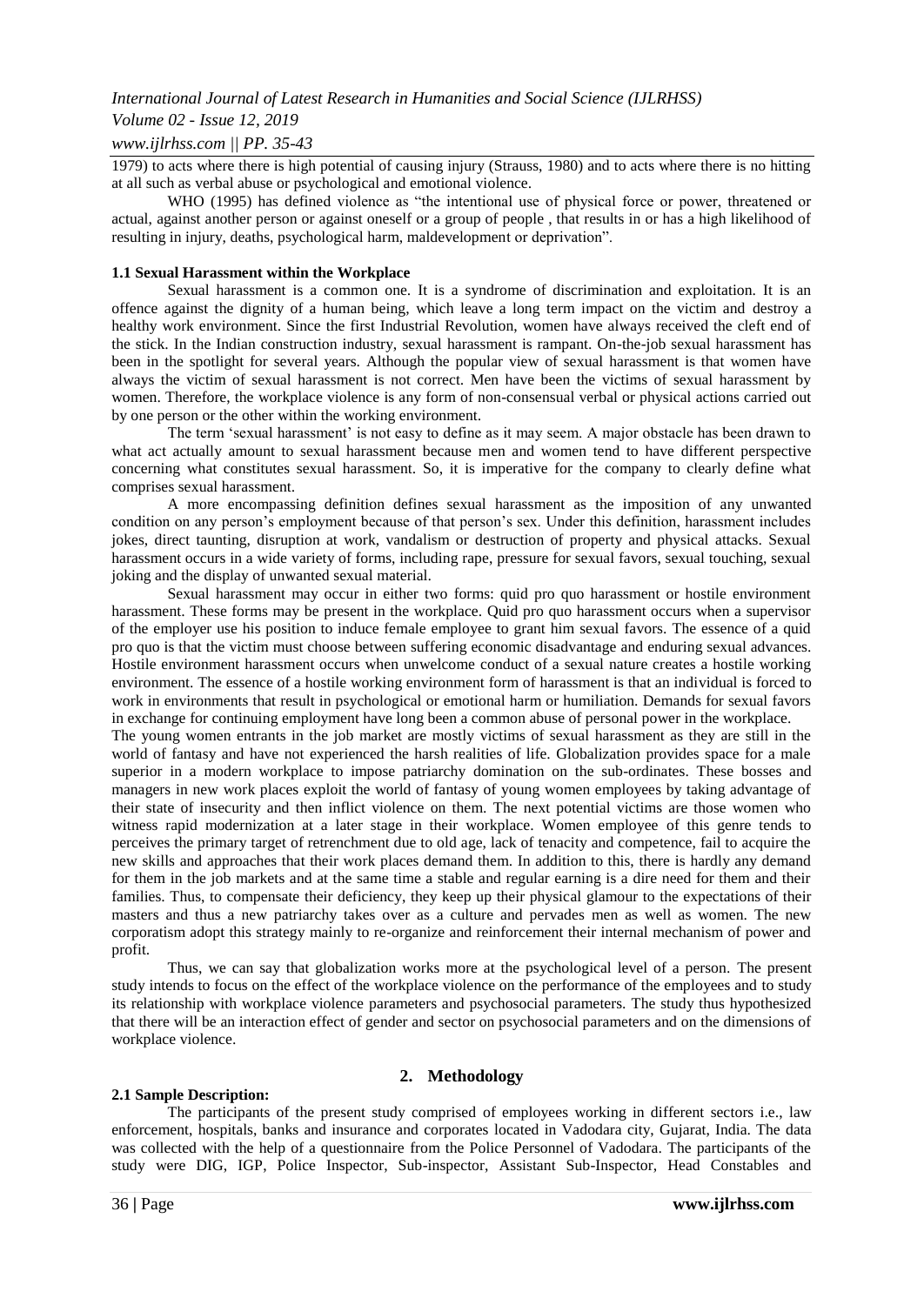## *Volume 02 - Issue 12, 2019*

## *www.ijlrhss.com || PP. 35-43*

Constables. P olice Personnel, Doctors, Nurses, Managerial Staffs, Executives, etc. A total of 550employees from Vadodara City, were participated in the study. The inclusion criteria for selecting the sample were based upon the employees who have at least 6 months of work experience in the present job. The participants were collected using the stratified random sampling technique. Once the data was collected, it was pooled together and statistical analysis was done for the pooled data.

## **2.2 Measures**

The measures used in the study were workplace Violence Tool, Stress Scale, Job demands scale and workload scale. A Personal Data Sheet was also given to the respondents to provide information on the demographic characteristics of age, gender, educational qualification, work experience, organization, designation, working hours and hierarchical levels.

#### **Workplace Violence Tool**

The researcher had developed the workplace violence tool on the basis of the parameters obtained from the pilot study. The data were subjected to data validation and were given to the experts for face validity.

#### **Stress scale:**

Stress was measured with a 6 item index (alpha = .92) (Kjellberg & Wadman, 2002), where higher values indicate more stress (e.g. "Have you felt stressed the last week?"). Response alternatives ranged from 0 (not at all) to 5 (a lot). The scale is responded on 6 point rating scale, where 0 means not at all, 1 means hardly, 2 means somewhat, 3 means fairly, 4 means much and 5 means very much.

## **Workload Scale:**

It is a standardized tool to measure how employees felt at work (e.g"family matters suffer because of your responsibilities at work."). It ranges from never to always; where 1 means never, 2 means seldom, 3 means sometimes, 4 means often and 5 means always.

#### **Job Demands Scale:**

It is a standardized tool, adapted from Karasek & Theorell (1990). The scale consists of 7 items and each item has to be responded in 5 point scale, where 1 means never, 2 means seldom, 3 means sometimes, 4 means often and 5 means always.(e.g. "you have to retain your calm when staff members express their stress").

## **3. Results and Discussions**

The data was subjected to SPSS version 20 for statistical analysis. In order to explore (a) interaction effect of gender and organizational sectors on the perception of psychosocial parameters and (b) interaction effect of gender and organizational sectors on the perception of workplace violence dimensions; descriptive statistics, resulting in mean and standard deviation of different variables descriptive statistics and inferential statistics including two-way ANOVA, was performed. The results were further discussed:

#### **3.1 Results**

#### **3.1.1 Two-way ANOVA for gender of the employees and organizational sectors on the perception of psychosocial parameters and workplace dimensions**

#### **3.1.1.1 Interaction effect of gender and organizational sectors on the perception of psychosocial parameters**

In order to study the interaction effect of gender of the employees and organizational sectors in the perception of psychosocial parameters, the data was subjected to  $2\times4$  (gender of the employee  $\times$  organizational sectors) analysis of variance. For multiple comparisons of means, Tukey"s post-hoc analysis was used.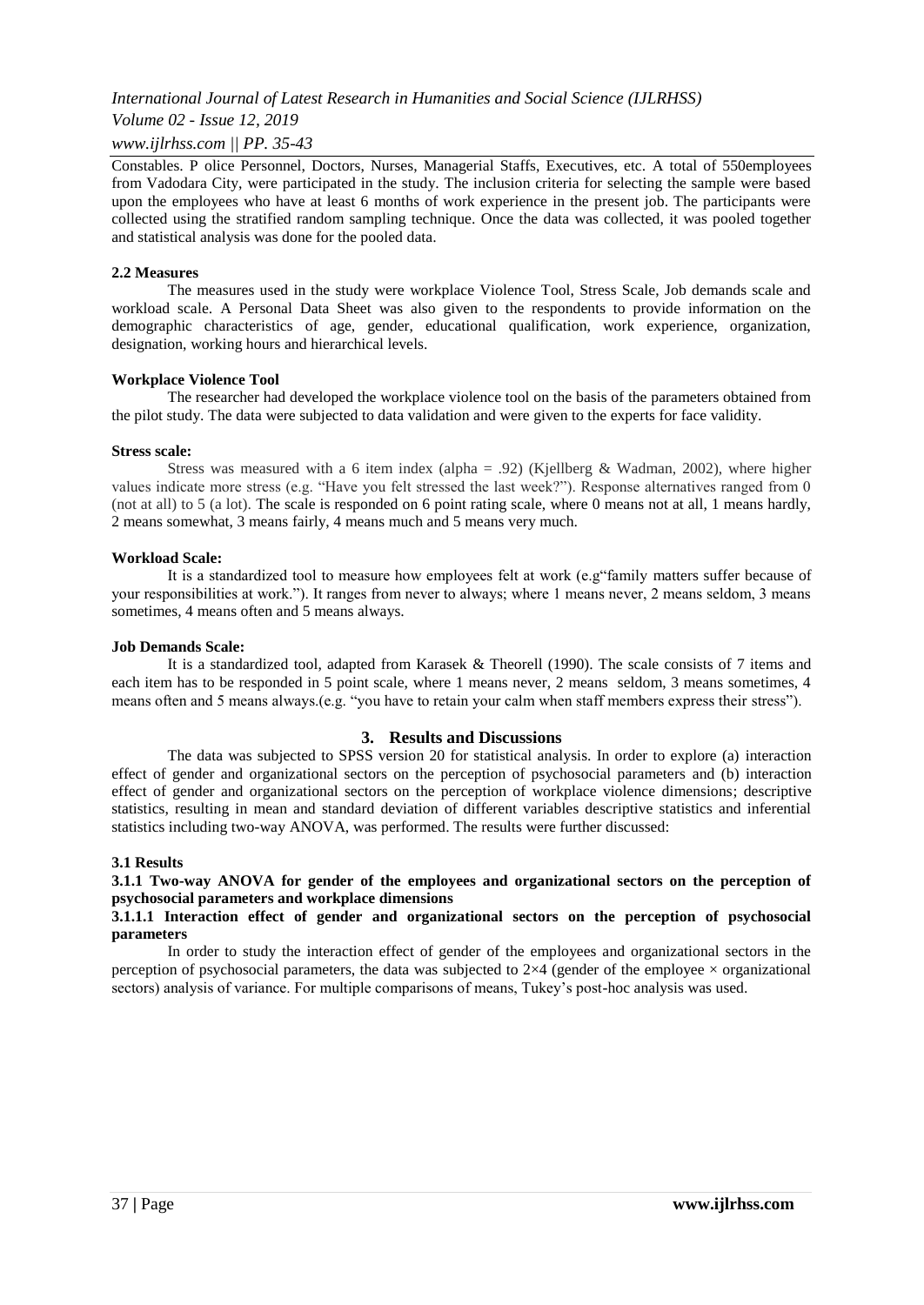*Volume 02 - Issue 12, 2019*

|                 |                    | Table 1. Interactions effect of gender and sector on the perception of psycho social parameters |                                 |                     |                    |                    |                         |                         |          |  |
|-----------------|--------------------|-------------------------------------------------------------------------------------------------|---------------------------------|---------------------|--------------------|--------------------|-------------------------|-------------------------|----------|--|
|                 | <b>Male</b> (407)  |                                                                                                 |                                 |                     |                    |                    | F ratio                 |                         |          |  |
| <b>Variable</b> |                    |                                                                                                 |                                 |                     |                    |                    |                         |                         |          |  |
|                 | $\mathbf{1}$       | $\overline{2}$                                                                                  | $\overline{\mathbf{3}}$         | 4                   | $\mathbf{1}$       | $\overline{2}$     | $\overline{\mathbf{3}}$ | $\overline{\mathbf{4}}$ |          |  |
|                 | (finance)          | (health)                                                                                        | $\langle \text{law}\mathbf{\&}$ | (corpora            | (finance)          | (health)           | (law $\&$               | (corpor                 |          |  |
|                 | $(n=124)$          | $(n=77)$                                                                                        | order)<br>$(n=131)$             | te)<br>$(n=75)$     | $(n=26)$           | $(n=73)$           | order)<br>$(n=18)$      | ate)<br>$(n=26)$        |          |  |
|                 | <b>Mean</b>        | Mean                                                                                            | <b>Mean</b>                     | Mean                | Mean               | <b>Mean</b>        | Mean                    | <b>Mean</b>             |          |  |
|                 | (SD)               | (SD)                                                                                            | (SD)                            | (SD)                | (SD)               | (SD)               | (SD)                    | (SD)                    |          |  |
| <b>Stress</b>   | $17.59^{a}$        | $20.96^{b}$                                                                                     | $16.79^{a}$                     | $20.27^{ab}$        | 16.92 <sup>a</sup> | $20.15^{\circ}$    | $20.55^{\text{a}}$      | $18.00^{a}$             | $3.89**$ |  |
|                 | (5.20)             | (5.53)                                                                                          | (5.53)                          | (5.68)              | (4.48)             | (5.41)             | (7.09)                  | (5.15)                  |          |  |
| Energy          | $16.79^{a}$        | $16.19^{a}$                                                                                     | $18.27^{b}$                     | 18.03 <sup>ab</sup> | $17.11^{\rm a}$    | $17.63^{\circ}$    | $18.27^{b}$             | $17.31^{a}$             | 1.09     |  |
|                 | (4.51)             | (4.75)                                                                                          | (4.37)                          | (5.14)              | (3.54)             | (4.21)             | (4.88)                  | (2.97)                  |          |  |
| General         | $14.63^{ab}$       | $15.07^{b}$                                                                                     | $13.53^{a}$                     | 14.69 <sup>a</sup>  | 14.11 <sup>a</sup> | 14.50 <sup>a</sup> | $13.55^a$               | 14.31 <sup>a</sup>      | .13      |  |
| health          | (3.53)             | (2.74)                                                                                          | (3.04)                          | (3.74)              | (3.76)             | (2.43)             | (4.39)                  | (3.56)                  |          |  |
| Perceived       | $3.89^{ab}$        | $4.12^a$                                                                                        | 3.93 <sup>a</sup>               | 4.04 <sup>a</sup>   | 3.69 <sup>a</sup>  | 4.02 <sup>a</sup>  | 3.50 <sup>a</sup>       | $3.96^{b}$              | .82      |  |
| health          | (.79)              | (.65)                                                                                           | (.91)                           | (.70)               | (.73)              | (.74)              | (.98)                   | (.73)                   |          |  |
| Superior        | $21.58^{\rm a}$    | $21.68^a$                                                                                       | $25.32^{ab}$                    | $22.22^a$           | $23.38^{a}$        | $23.03^a$          | $25.44^{b}$             | $23.54^{\circ}$         | .47      |  |
| support         | (4.73)             | (4.35)                                                                                          | (3.66)                          | (5.13)              | (4.72)             | (4.03)             | (3.27)                  | (3.97)                  |          |  |
| Subordinate     | $21.52^a$          | $22.06^a$                                                                                       | $24.71^a$                       | $22.52^a$           | $22.53^{ab}$       | $23.44^{\rm a}$    | $26.05^{b}$             | $23.26^a$               | .09      |  |
| support         | (4.54)             | (4.65)                                                                                          | (4.55)                          | (4.80)              | (5.33)             | (4.71)             | (3.03)                  | (4.48)                  |          |  |
| Organization    | $24.77^{\rm a}$    | 24.87 <sup>ab</sup>                                                                             | $28.58^{a}$                     | $25.58^{a}$         | $25.73^{\rm a}$    | $25.30^{a}$        | $29.55^{b}$             | $26.88^{a}$             | .84      |  |
| support         | (5.55)             | (4.79)                                                                                          | (5.07)                          | (5.96)              | (5.78)             | (4.31)             | (3.63)                  | (5.16)                  |          |  |
| Work            | $11.58^{ab}$       | $11.12^{a}$                                                                                     | $12.51^{b}$                     | $10.12^a$           | $11.65^{\circ}$    | $11.35^{\circ}$    | $12.11^a$               | $9.92^{\rm a}$          | .15      |  |
| overload        | (3.77)             | (3.08)                                                                                          | (3.46)                          | (3.22)              | (3.65)             | (2.84)             | (2.80)                  | (3.09)                  |          |  |
| Conflict        | $20.26^a$          | $19.31^{a}$                                                                                     | $20.83^{ab}$                    | $17.51^a$           | $18.84^{a}$        | 21.00 <sup>b</sup> | $17.94^{\rm a}$         | 18.31 <sup>a</sup>      | $2.9**$  |  |
|                 | (5.86)             | (3.06)                                                                                          | (5.96)                          | (5.48)              | (5.56)             | (4.66)             | (7.18)                  | (5.93)                  |          |  |
| Job demands     | 19.00 <sup>b</sup> | $18.38^{a}$                                                                                     | $18.53^{a}$                     | $16.20^a$           | $16.69^{\rm a}$    | $18.89^{ab}$       | $16.22^{\rm a}$         | $18.31^{a}$             | $3.2**$  |  |
|                 | (5.45)             | (4.76)                                                                                          | (5.97)                          | (5.76)              | (5.37)             | (4.29)             | (5.93)                  | (5.76)                  |          |  |
|                 |                    |                                                                                                 |                                 |                     |                    |                    |                         |                         |          |  |
| <b>CWB</b>      | $28.44^{b}$        | $27.59^{ab}$                                                                                    | $24.99^{\rm a}$                 | $23.76^a$           | $24.19^{a}$        | $25.49^{\rm a}$    | $23.00^a$               | $23.15^a$               | .84      |  |
|                 | (9.35)             | (8.48)                                                                                          | (6.75)                          | (7.19)              | (8.23)             | (5.17)             | (4.48)                  | (5.95)                  |          |  |
|                 | **P<0.01, *P<0.5   |                                                                                                 |                                 |                     |                    |                    |                         |                         |          |  |

As seen in the table 4.1, there is a significant differences in the perception of stress conflict and job demands between male and female employees across different organizational sectors (P<0.01).No significant interaction effects was observed in the perception of other psychosocial parameters such as energy, general health, perceived health, organizational resources (superior support, subordinate support and organization support), work overload and counterproductive work behavior (CWB) between male and female employees across the four organizational sectors.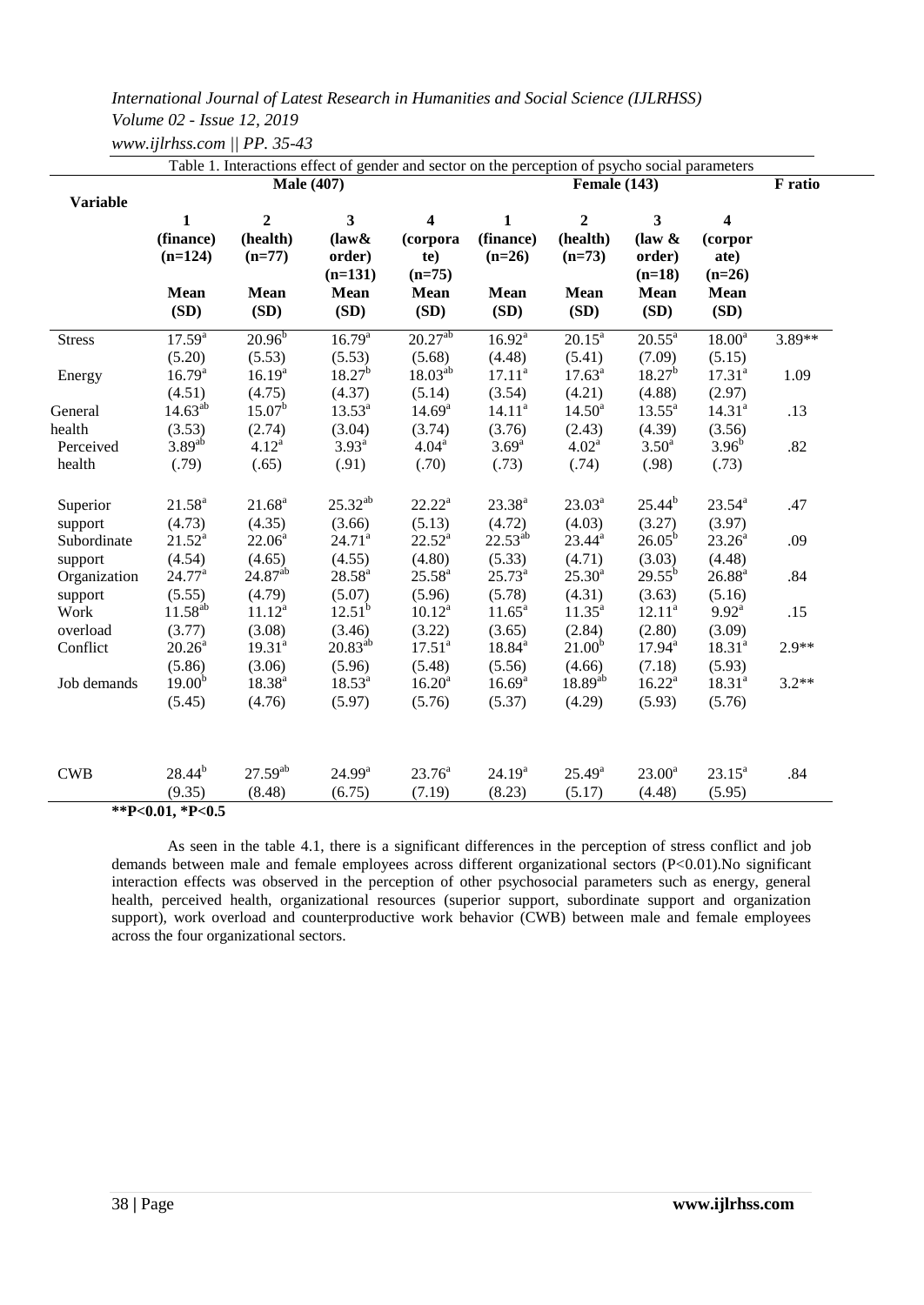*International Journal of Latest Research in Humanities and Social Science (IJLRHSS) Volume 02 - Issue 12, 2019 www.ijlrhss.com || PP. 35-43*



Figure 1: Interaction effect of gender and sector on stress

Table no. 1 and figure 1 shows the interaction effect of gender and sector on the dimension of perceived stress. The figure depicts that in finance and health sector, both male and female employees perceived the same amount of stress. Although, the males mean score shows that male employees perceived nominally higher degree of stress as compared to females. Whereas, in law & order sector, it is seen that female employees shows significantly higher stress as compared to male employees. The case is just the opposite in the case of corporate sector. In corporate sector, male employees perceived significantly higher stress as compared to the female employees.



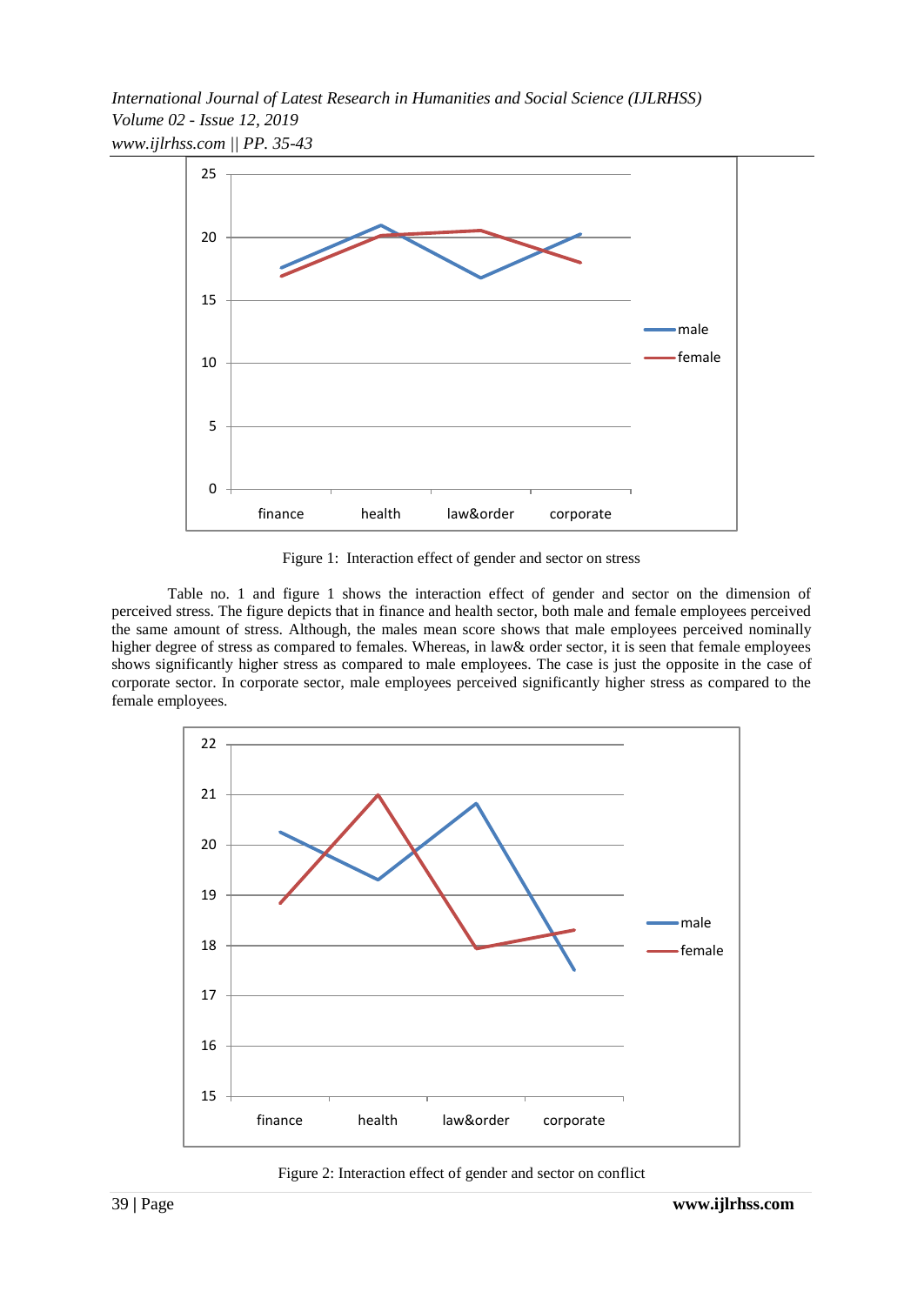## *Volume 02 - Issue 12, 2019 www.ijlrhss.com || PP. 35-43*

The above figure no.2 shows the interaction effect of gender and sector on conflict dimension. The figure depicts that male employees perceived significantly higher conflict than females in law& order sector whereas, in health sector, the case is just the opposite, female employees significantly higher conflict as compared to male employees. Incorporate sector, the mean score shows that male employees perceived nominally higher degree of conflict as compared to female employees. In the case of finance sector, male employees perceived significantly higher degree of conflict as compared to the female employees.



Figure 3: Interaction effect of gender and sector on job demands

As shown in figure no. 3, male employees perceived significantly higher job demands than the females in the finance sector and law& order sectors. However, in the corporate and health sector, it is seen that female employees perceived significantly higher job demands. Although, both male and female employees do differ significantly in the job demands dimension in the case of health sector, but at the same time, it also shows that there is a nominally higher degree of job demands as compared to males.

#### **3.1.1.2 Interaction effect of gender and organizational sectors on the perception of workplace violence dimensions**

The data was subjected to  $2\times4$  (gender of the employee  $\times$  organizational sectors) analysis of variance in order to find out their interaction effect on the perception of workplace violence dimensions.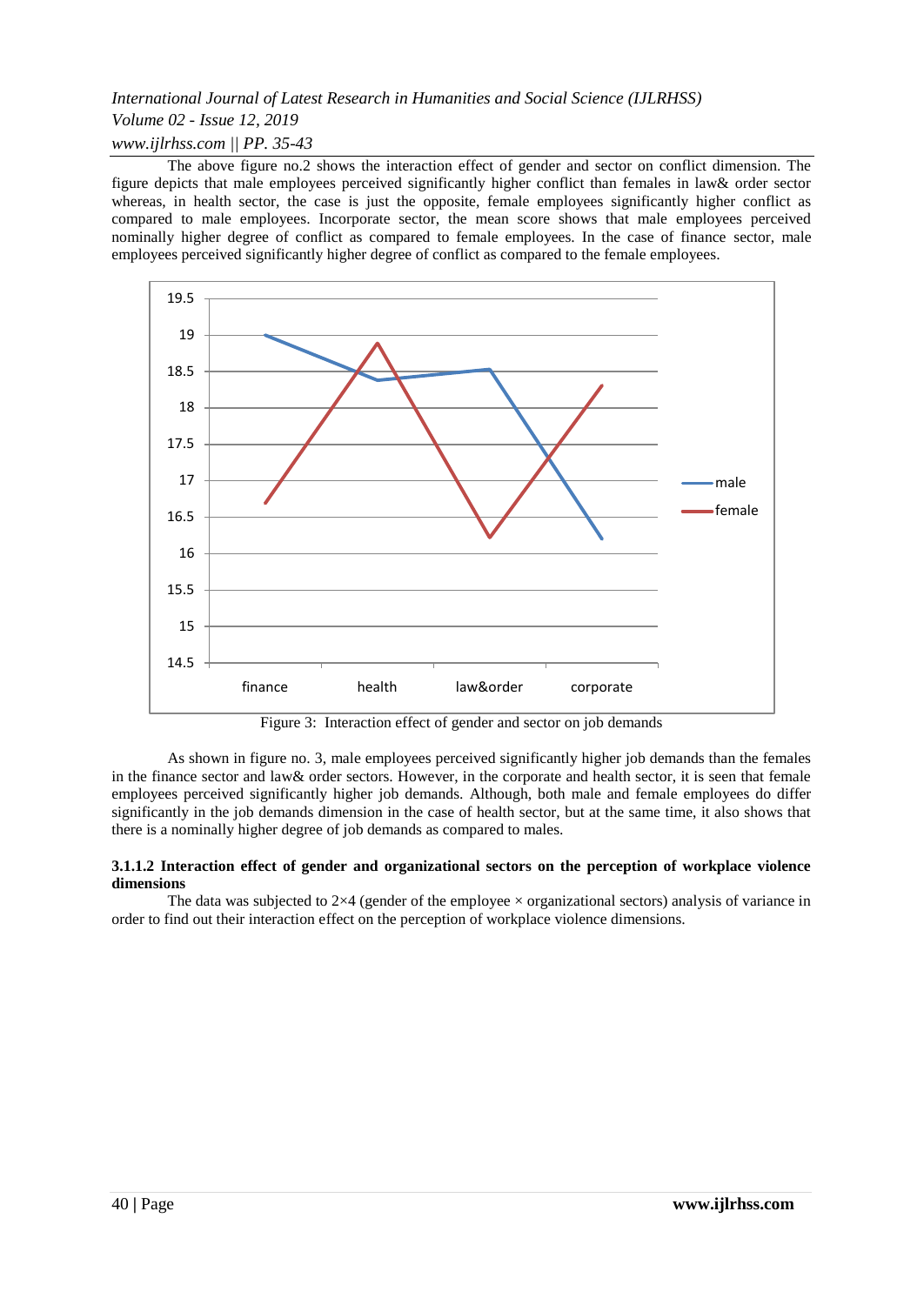*Volume 02 - Issue 12, 2019*

*www.ijlrhss.com || PP. 35-43*

Table 2.Interaction effect of gender of the employees and the organizational sector on workplace violence

|                     |                             |                                      | <b>Male</b> (407)                                           | dimensions.                      |                            | <b>Female (143)</b>                    |                                                            |                                  |           |      |
|---------------------|-----------------------------|--------------------------------------|-------------------------------------------------------------|----------------------------------|----------------------------|----------------------------------------|------------------------------------------------------------|----------------------------------|-----------|------|
| <b>Variable</b>     |                             |                                      |                                                             |                                  |                            |                                        | F ratio                                                    |                                  |           |      |
|                     | 1<br>(finance)<br>$(n=124)$ | $\mathbf{2}$<br>(health)<br>$(n=77)$ | 3<br>$\langle \text{law}\mathbf{\&}$<br>order)<br>$(n=131)$ | 4<br>(corpor<br>ate)<br>$(n=75)$ | 1<br>(finance)<br>$(n=26)$ | $\overline{2}$<br>(health)<br>$(n=73)$ | 3<br>$\langle \text{law}\mathbf{\&}$<br>order)<br>$(n=18)$ | 4<br>(corpor<br>ate)<br>$(n=26)$ |           |      |
|                     | <b>Mean</b><br>(SD)         | Mean<br>(SD)                         | <b>Mean</b><br>(SD)                                         | Mean<br>(SD)                     | <b>Mean</b><br>(SD)        | <b>Mean</b><br>(SD)                    | <b>Mean</b><br>(SD)                                        | <b>Mean</b><br>(SD)              |           |      |
| <b>Bullying</b>     | 10.98 <sup>a</sup>          | $10.65^{\text{a}}$                   | 11.37 <sup>a</sup>                                          | $12.96^{b}$                      | $12.11^a$                  | $12.74^{\circ}$                        | $10.83^{\text{a}}$                                         | $12.50^{ab}$                     | $3.96**$  |      |
|                     | (3.67)                      | (3.63)                               | (3.17)                                                      | (2.25)                           | (3.30)                     | (2.45)                                 | (4.63)                                                     | (2.72)                           |           |      |
| Actively            | $72.13^a$                   | $68.77^{\text{a}}$                   | $72.97^{\text{a}}$                                          | $80.75^{ab}$                     | $77.77^{\rm a}$            | 79.09 <sup>a</sup>                     | $75.78^{a}$                                                | 82.77 <sup>b</sup>               | 1.51      |      |
| hostile<br>behavior | (18.46)                     | (19.53)                              | (17.59)                                                     | (9.14)                           | (17.22)                    | (9.69)                                 | (82.77)                                                    | (3.95)                           |           |      |
| Illegitimate        | $56.63^{\circ}$             | $52.28^{\rm a}$                      | $55.36^{\circ}$                                             | $63.27^{ab}$                     | $61.77^{\rm a}$            | $58.81^{a}$                            | $57.00^a$                                                  | 63.69 <sup>b</sup>               | 1.37      |      |
| pressure            | (14.95)                     | (15.36)                              | (14.87)                                                     | (7.94)                           | (11.43)                    | (12.01)                                | (16.29)                                                    | (7.94)                           |           |      |
| Humiliation         | $20.16^a$                   | $20.06^a$                            | $21.01^a$                                                   | $23.25^{ab}$                     | $22.65^{\circ}$            | $21.41^a$                              | $21.16^a$                                                  | $23.69^b$                        | .77       |      |
|                     | (5.72)                      | (5.67)                               | (5.86)                                                      | (2.99)                           | (4.65)                     | (5.47)                                 | (6.44)                                                     | (2.74)                           |           |      |
|                     | Discriminat                 | $72.67^{\rm a}$                      | $68.54^{\circ}$                                             | $74.86^a$                        | 81.51 <sup>a</sup>         | $82.31^{ab}$                           | $79.04^{\rm a}$                                            | $75.88^{a}$                      | $83.07^b$ | 2.23 |
| ion $\&$<br>Sexual  |                             | (19.04)                              | (18.96)                                                     | (19.33)                          | (7.45)                     | (8.77)                                 | (8.97)                                                     | (21.40)                          | (3.22)    |      |
|                     | harassment                  |                                      |                                                             |                                  |                            |                                        |                                                            |                                  |           |      |
|                     | $22D$ $0.01$ $D$ $0.07$     |                                      |                                                             |                                  |                            |                                        |                                                            |                                  |           |      |

**\*\*P<0.01, P<0.05**

As seen in the above table 2, there is a significant difference in the perception of workplace bullying and discrimination & sexual harassment dimensions of workplace violence between male and female employees across different organizational sectors (P<0.01). No significant interaction effects of gender of the employees and organizational sectors were observed in the perception of other workplace violence dimensions between male and female employees across different organizational sectors.



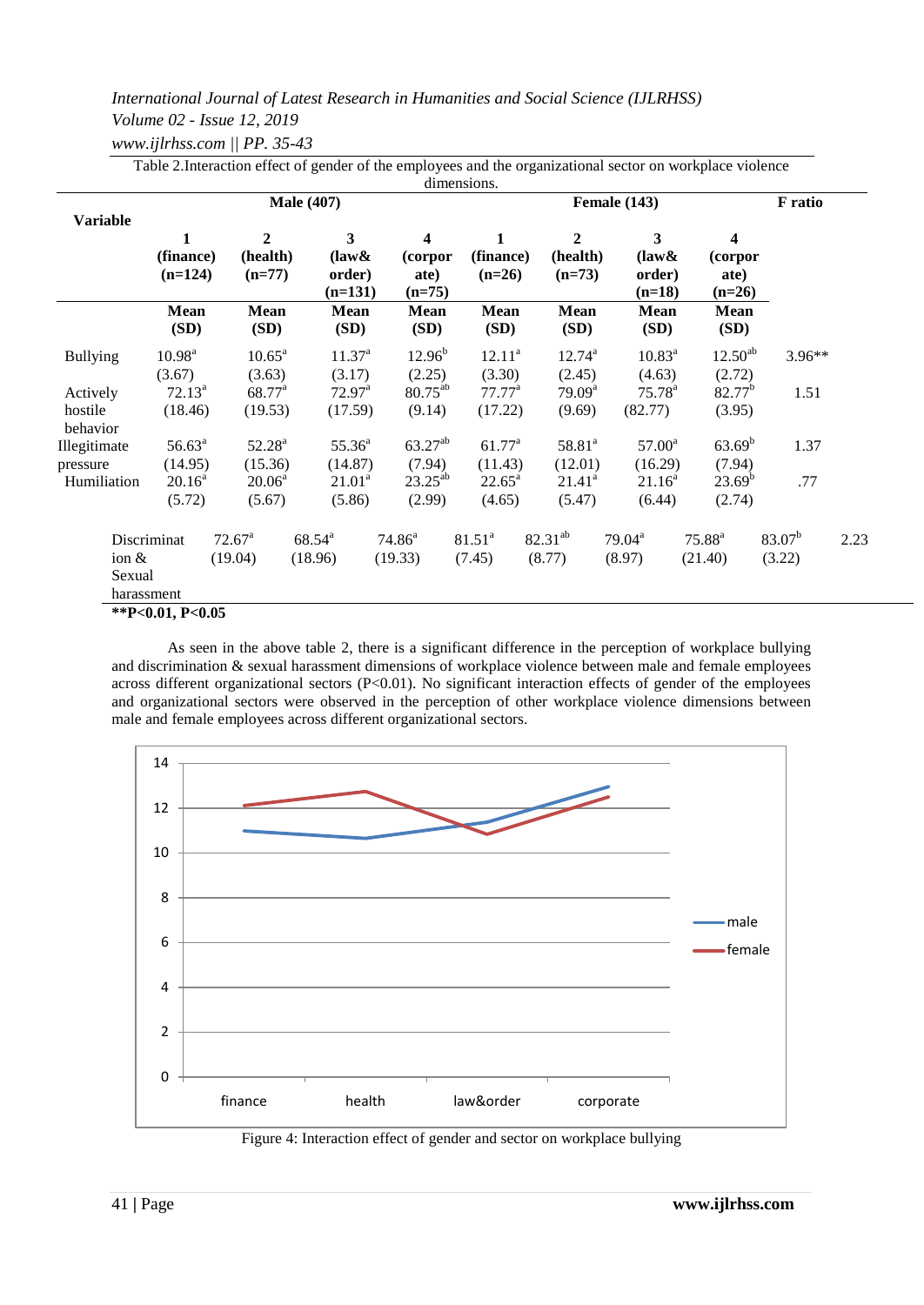## *Volume 02 - Issue 12, 2019*

## *www.ijlrhss.com || PP. 35-43*

Table no. 2 and figure 4 show the interaction effect of gender and sector on the dimension of workplace bullying. The figure depicts that in finance and health sector, female employees experienced significantly higher degree of bullying than males. Whereas, in law& order and corporate sector, the mean score shows that male employees are nominally higher as compared to the female employees. In the case of health sector, it is revealed from the above figure no.4, that female employees experienced significantly higher degree of workplace bullying. The case is just the opposite in the case of law enforcement and corporate sector. In corporate sector, male employees experienced workplace bullying significantly higher compared to the female employees.

## **4. Findings**

- Male and female employees do differ significantly on the perception of psychosocial parameters and workplace violence dimensions. Female employees perceived more stress compared to male employees at their workplace.
- Females are more energetic at their workplace as compared with male counterparts. Male employees perceived their health better as compared to the female employees.
- It is found out that female employees get more organizational support than the male employees.
- Psychosocial parameters such as work overload, conflict, job demands and counterproductive work behaviour, male employees are significantly higher than the female employees.
- Female employees are significantly higher than the male employees in experiencing and perceiving the workplace violence dimensions namely, bullying, actively hostile behaviour, illegitimate pressure, humiliation and Discrimination & sexual harassment in their workplaces.
- The employees belonging to the health sector perceived significantly more stress in comparison to finance, law& order and corporate sector. Stress and violence are increasingly noted in health sector workplaces. Doctors, nurses and social workers are all high on the list of occupations with serious stress levels, while violence in the health sector constitutes almost a quarter of all violence at work.
- The employees of the corporate sector found to be significantly higher in terms of perceiving stress than law enforcement and finance sector, however the reason could be that workers are suffering from the unpleasant and often devastating effects of stress. In corporate sectors, the workers said that job stress makes them less productive which also leads them to severe health problems. Although, it is seen that finance and law & order sectors perceived the same amount of stress, the employees of finance sector perceived nominally higher degree of stress as compared to law & order sector.
- Male and female employees do differ significantly in terms of perceiving stress, conflict and job demands at their workplace. Female employees of the health sector and law enforcement sector are perceived at a higher end on the dimension of stress, conflict and high job demands. The results reveal that female employees of law enforcement sector perceived more stress than male employees.
- The findings also indicate that male and female employees belonging to the law enforcement sector may not experience or deal with stress issues in a similar fashion. Women police experience pressure to work like men. Work roles in the police have often been highly gendered even as women assume full operational duties.

## **5. Conclusion**

The perception of psychosocial parameters and workplace violence dimensions do differ significantly among the male and female employees. Female employees of all the four organizational sectors are found to get more support than their male counterparts, from their respective organizations. Stress has emerged as a significant predictor for all the dimensions of workplace violence and workplace bullying have also emerged as a main source in triggering stress at the workplace thereby affecting an organization"s long-term health. It can lead to lowered morale, increased workplace stress and depression, greater employee dissatisfaction and a decrease in productivity which can ultimately lead to higher-than-normal levels of unnecessary staff turnover. The study findings also present a clear picture that stress plays a crucial role in generating violence at the workplace. Therefore, it should be kept mandatory to all the organizational sectors to have a stress-burster sessions/ training, as stress leads an individual to act hostility and other forms of violence. Developing a workplace violence protection programme to prevent the outrageous effects of stress could help the organization in a long term. Last but not the least, employers should take reasonable steps and educate the workforce about possible threats of workplace violence and its outcomes.